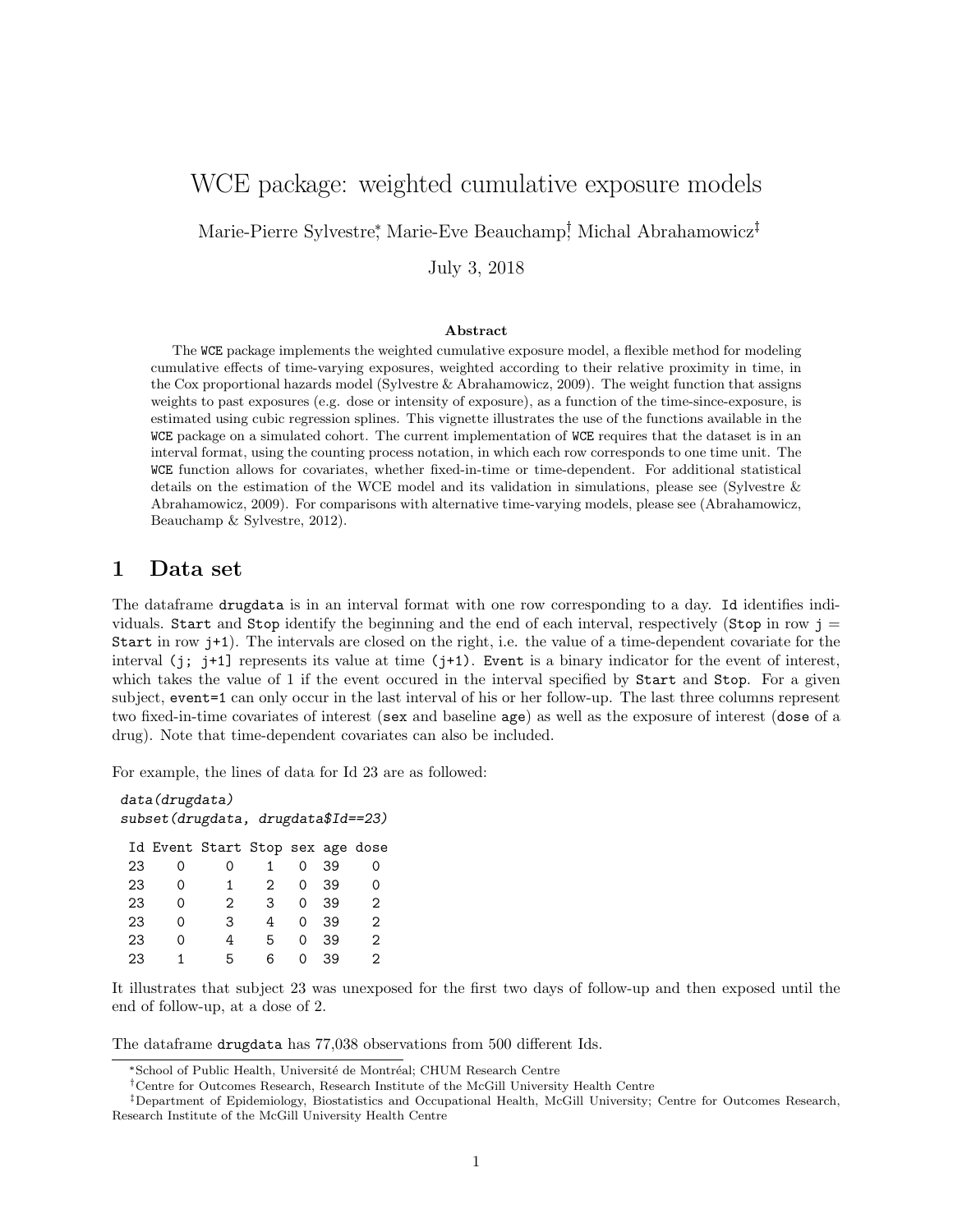```
nrow(drugdata)
[1] 77038
 length(unique(drugdata$Id))
[1] 500
The start times for each Id corresponds to 0:
 table(by(drugdata$Start, drugdata$Id, min))
```
0 500

The current implementation of the WCE function does not allow the use of cohorts with delayed entry. While the start times do not have to correspond to 0, they have to be the same for all users.

In the dataframe drugdata, the maximum length of follow-up is 365:

```
max(drugdata$Stop)
```
[1] 365

There are no missing values in the dataframe:

```
apply(is.na(drugdata) == 1, 2, sum)
```
Id Event Start Stop sex age dose 0 0 0 0 0 0 0

Note that the current implementation of WCE does not allow for missing data in the variables Id, Start, Stop, Event and expos.

The exposure can take 6 different values and varies over time:

```
table(drugdata$dose)
   0 0.5 1 1.5 2 2.5 3
49460 4683 3978 5118 4609 4674 4516
```
#### 2 Estimation of the weighted cumulative exposure model

#### 2.1 Preparing the input for WCE

The function WCEcheck allows users to verify that the arguments passed to the WCE function are correctly specified, to avoid errors:

```
checkWCE(drugdata, id = "Id", event = "Event", start = "Start",
       stop = "Stop", expos = "dose")
```
Data are in the right format for WCE estimation.

Arguments include a dataframe drugdata and the name of the variables required for WCE. id corresponds to the variable identifying subjects, event corresponds to an event indicator that must be coded  $1 =$  event and  $0 =$  no event, start corresponds to the variable identifying the starting time for the interval, stop corresponds to the variable identifying the ending time for each interval, and expos corresponds to the exposure variable. Note that start and stop respectively correspond to the time and time2 arguments in function Surv in survival package. Covariates are excluded from calls to the WCEcheck function.

In cases in which the dataframe drugdata is not set up properly, for example if the exposure is mislabeled (e.g. drug instead of dose), then checkWCE returns an (hopefully) informative error message: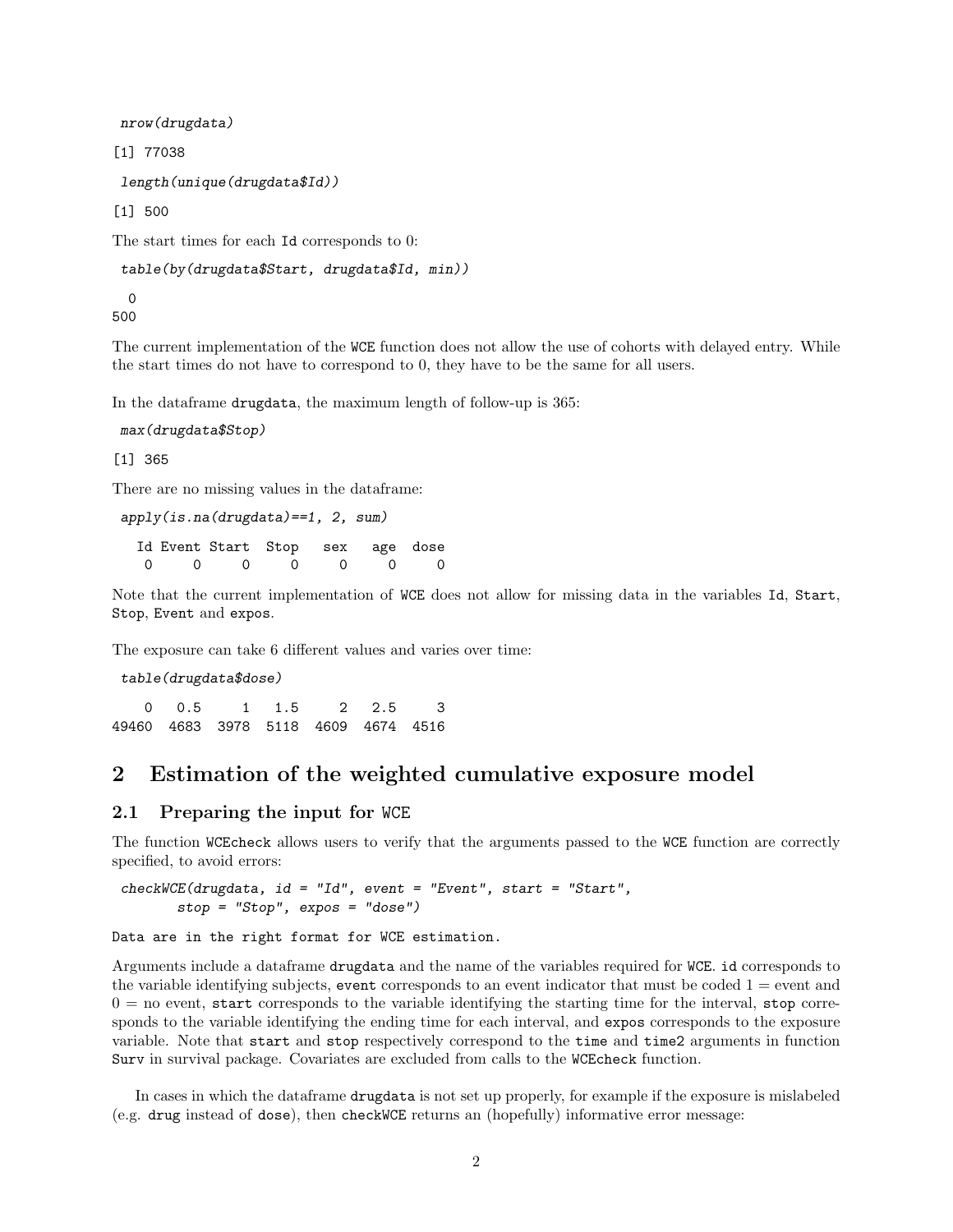```
checkWCE(drugdata, id = "Id", event = "Event", start = "Start",stop = "Stop", expos = "drug")
```
ERROR: The variable passed to the argument "expos" does not belong to the data set supplied

It might be advantageous to run checkWCE before estimating the WCE model as error messages from checkWCE tend to be more informative than those of WCE and WCE is significantly more computationally intensive than checkWCE for large data sets.

#### 2.2 Estimating WCE

The function WCE estimates the weighted cumulative exposure model described in Sylvestre & Abrahamowicz (2009).

```
wce.obj \leq WCE(data = drugdata, analysis = "Cox", nknots = 1:3, cutoff = 90,
  constrained = "R", aic = FALSE, MatchedSet = NULL,id = "Id", event = "Event", start = "Start", stop = "Stop", expos = "dose",
  covariates = c("sex", "age"))
```
The arguments drugdata, id, event, start and stop are the same as those of the function WCEcheck described above. The second argument of WCE, analysis, needs to be set to "Cox" to estimate the WCE within the proportional hazards model, as illustrated in Sylvestre & Abrahamowicz (2009). It is currently the only model implemented in the WCE package. Extensions to other models or designs such as the nested case-control are under development.

Arguments nknots, cutoff, and constrained specify features of the weight function to be estimated. nknots determines the number of interior knots for the spline function estimating the weight function. Notation 1:3 implies that 3 alternative weight functions with respectively 1,2 and 3 interior knots will be estimated. Based on our experience, it is unlikely that  $> 3$  knots will be useful and often, especially for datasets with < 200 events, 1 or 2 knots are sufficient. Notation 1:1 indicates that only 1 knot is considered. cutoff specifies the length in time units for the window to which the weight function corresponds (see section 2.2 of (Sylvestre & Abrahamowicz, 2009) for details). constrained indicates whether the weight function should be constrained or not (see section 2.3 of (Sylvestre & Abrahamowicz, 2009) for details). Weight functions can either be constrained to go smoothly to zero on the right, which corresponds to exposures remote in time (constrained = "R") or on the left, which corresponds to recent exposures (constrained  $=$ "L").

aic is a logical parameter. If set to TRUE, then the AIC is used to select the best fitting model among those estimated. If set to FALSE, then the BIC is used instead of the AIC. The default corresponds to FALSE (BIC). Note that the BIC implemented in WCE is the version suggested by Volinsky and Raftery in Biometrics (2000), which corresponds to  $BIC = 2 \log(PL) + p \log(d)$  where PL is the model's partial log-likelihood, p is the number of estimated parameters and d is the the number of uncensored events. See Sylvestre and Abrahamowicz (2009) for more details.

MatchedSet is an argument strictly related to the nested case-control option of the argument analysis, which remains to be implemented. Thus, for the current implementation, it has to be always set to NULL. The argument covariates is used to indicate the names of the covariates to be included in the models.

The function WCE returns a WCE object for which print, plot and summary methods exist.

The print method associated with the WCE object generated by the call to the WCE function above returns the following information. Note that for each row of the matrix reporting the estimated WCE function, the consecutive columns show the estimated values of the weight functions for each day within the time window, from t1 (1 day elapsed) to the cutoff window (here t90 or 90 days in the past).

wce.obj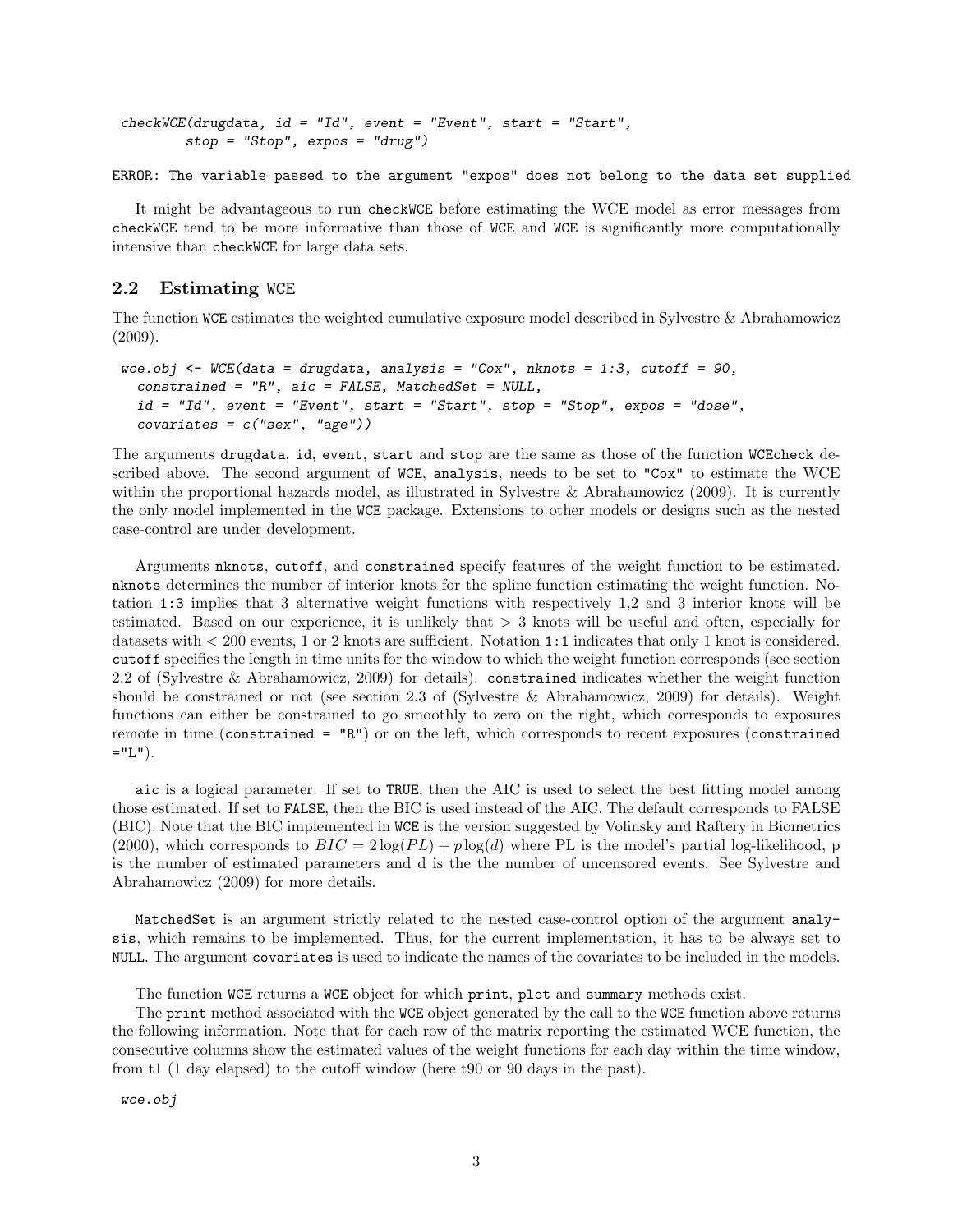Estimated right-constrained WCE function(s). t1 t2 t3 t4 t5 t6 t7 t8 1 knot(s) 0.03288 0.03157 0.03032 0.02912 0.02797 0.02688 0.02583 0.02483 2 knot(s) 0.02155 0.02286 0.02393 0.02480 0.02546 0.02592 0.02621 0.02633 3 knot(s) 0.03843 0.03479 0.03162 0.02887 0.02653 0.02456 0.02293 0.02162 ... t89 t90 1 knot(s) 1.853e-05 2.660e-06 2 knot(s) 6.625e-05 9.555e-06 3 knot(s) 1.799e-04 2.604e-05 Number of events: [1] 383 Partial log-Likelihoods:  $1$  knot(s)  $2$  knot(s)  $3$  knot(s) [1,] -1896.541 -1894.843 -1892.303 BIC:  $[,1]$   $[,2]$   $[,3]$ [1,] 3823.821 3825.375 3826.242 Matrix of coefficients estimates for the covariates: sex age 1 knot(s) 0.6805 0.01144 2 knot(s) 0.6844 0.01144 3 knot(s) 0.6901 0.01151 Matrix of standard error estimates for the covariates: sex age 1 knot(s) 0.1187 0.003969 2 knot(s) 0.1188 0.003968 3 knot(s) 0.1189 0.003974 If you report these results, please cite Sylvestre MP, Abrahamowicz M. Flexible Modeling of the Effects of Time-Dependent Exposures

## 3 Methods for WCE objects

Summary and plot methods are available for the WCE object produced by the function WCE.

on the Hazard. Statistics in Medicine 2009; 28(27):3437-3453.

#### 3.1 Summary

The default option of the summary method for the WCE object selects the best model estimated by the WCE function if the user specified more than 1 value for the number of interior knots using the nknots argument. The summary method provides the coefficients estimates for the covariates (if any) included in the WCE model, the values of the partial log-likelihood, the BIC or AIC (depending on what the user specified), and the number of events used in the estimated model(s).

summary(wce.obj)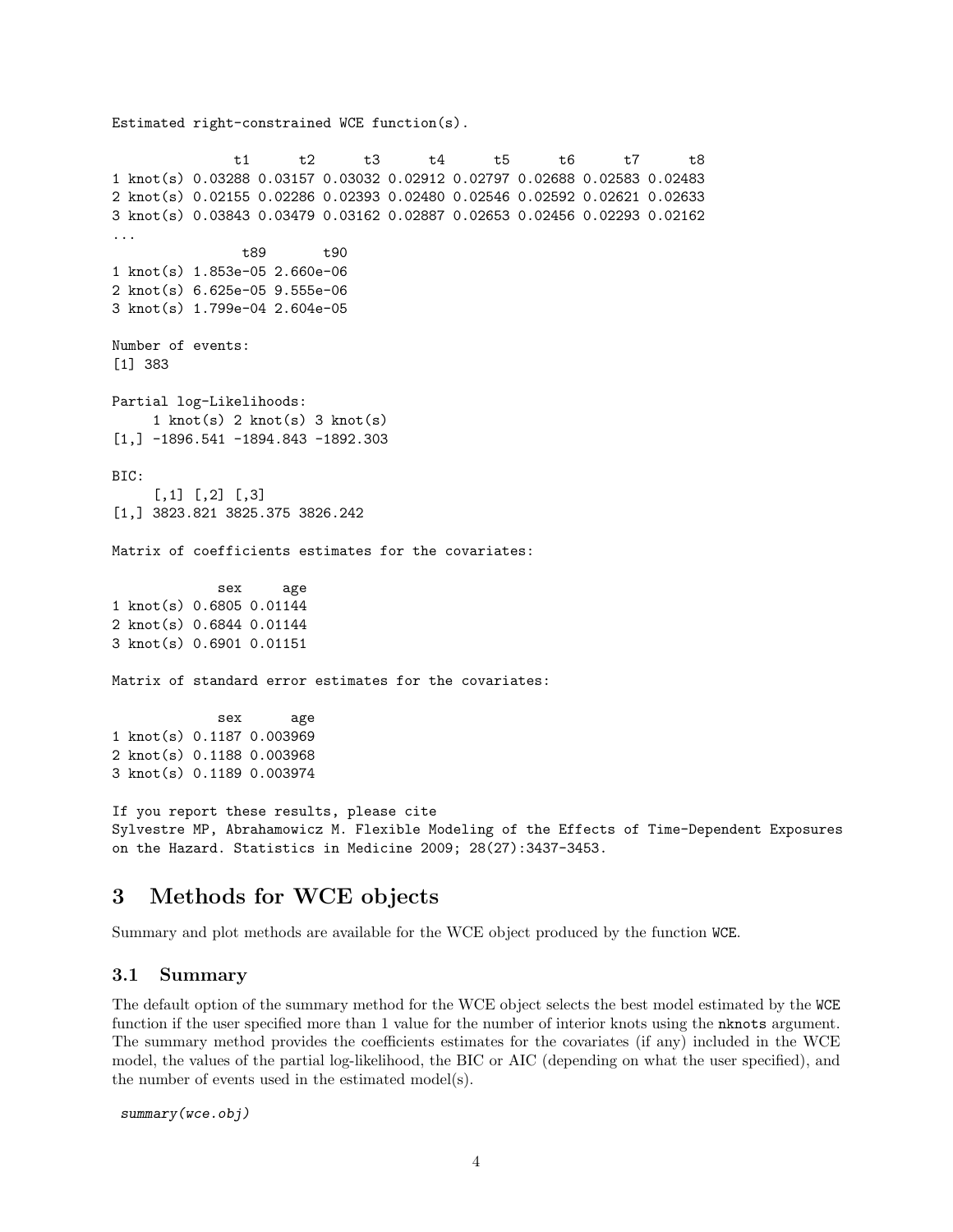```
*** Right-constrained estimated WCE function (Proportional hazards model).***
Estimated coefficients for the covariates:
     coef exp(coef) se(coef) z p
sex 0.6805 1.975 0.1187 5.731 0.000
age 0.0114 1.012 0.0040 2.881 0.004
Partial log-likelihood: -1896.542 BIC: 3823.821
Number of events: 383
Use plot(wce.obj) to see the estimated weight function corresponding to this model.
If you report these results, please cite
Sylvestre MP, Abrahamowicz M. Flexible Modeling of the Effects of Time-Dependent Exposures
on the Hazard. Statistics in Medicine 2009; 28(27):3437-3453.
```
Alternatively, by setting allres = TRUE in the summary function, one can obtain the same information for each model (with different numbers of knots) estimated in the WCE function.

#### 3.2 Plot

A plot method exists for WCE objects. Figure 1 shows the results of plot(wce.obj), which corresponds to the plot of the best-fitting estimated weight function (here with 1 interior knot, corresponding to the minimum BIC).

Similarly to the summary method, the default setting for plot is to plot the best fitting model as determined by BIC or AIC. A single plot of all fitted models can be obtained using plot(wce.obj, allres = TRUE), as shown in Figure 2.

### 4 Obtaining hazard ratios for a WCE model

To facilitate interpretation of the WCE model results, the user may use the HR.WCE function to obtain estimates of the hazard ratio (HR), adjusted for the covariates included in the model. A HR can be obtained from a WCE model by comparing any two (arbitrarily selected) exposure vectors or exposure scenarios (e.g. dosing regimens in the case of drug studies). Scenarios are represented by vectors of the same length as the window value selected in the WCE estimation (cutoff) and indicate the value of exposure (e.g. drug dose) at each time units within the window. The first value of the vector represents the exposure today (t1) and subsequent values represent the exposures in the past (e.g. at 1, 2, ... up to 90 days ago, i.e. at  $t_1$ ,...t90). Selected examples are presented here, using the HR.WCE function and assuming cut-off  $= 90$  days.

Example 1: Comparing continuous users (with exposure  $= 1$  at each of the past 90 days) vs. non-users (exposure  $= 0$  for the past  $90$  days):

```
nonusers \leftarrow rep(0, 90)users \leq rep(1, 90)
 # for all models
HR.WCE(wce.obj, users, nonusers, allres = TRUE)
              HR
1 knot(s) 2.496
2 knot(s) 2.620
3 knot(s) 2.825
```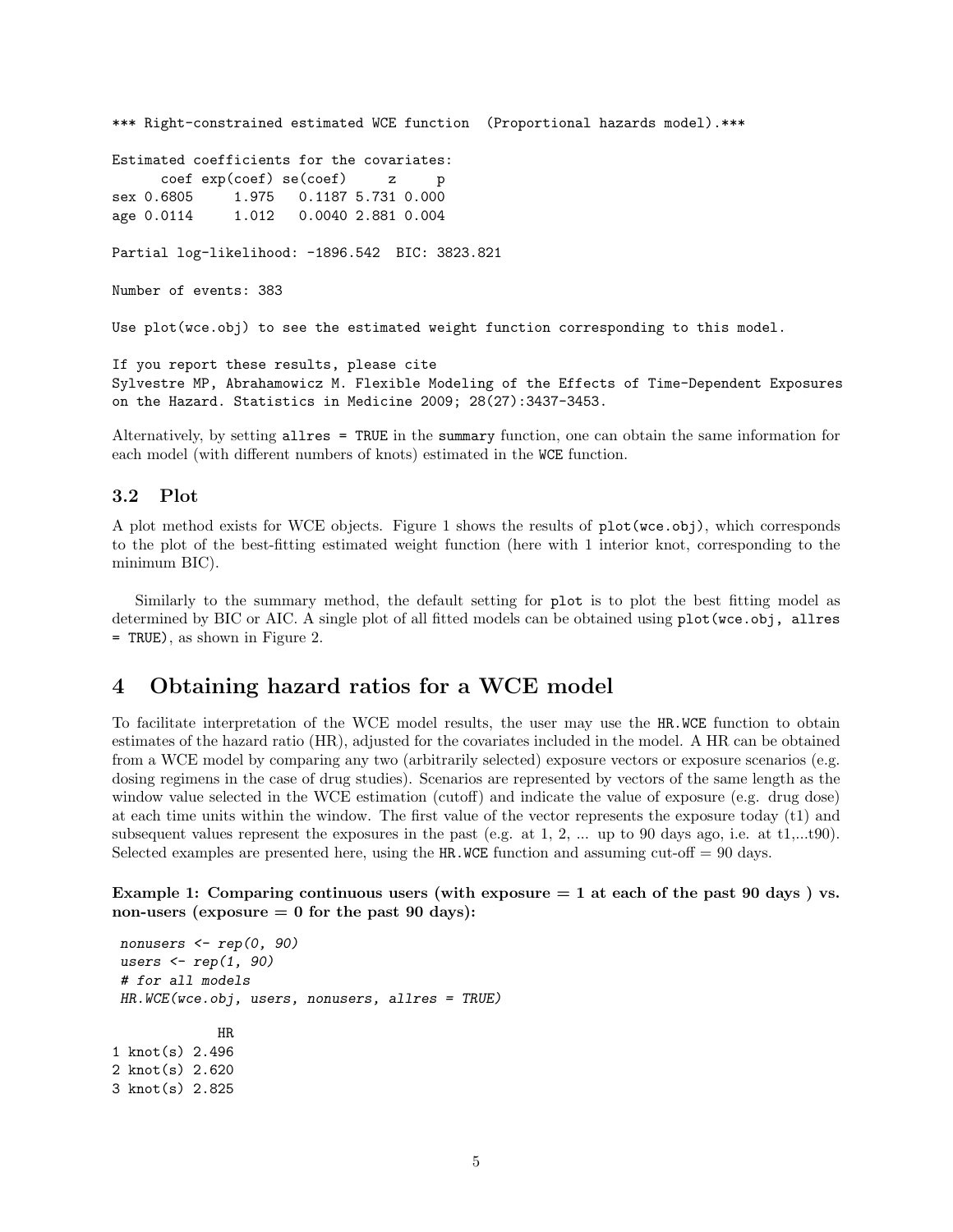

Figure 1: Plot of the best-fitting weight function in a WCE object

# for the best model only HR.WCE(wce.obj, users, nonusers)

[,1] [1,] 2.496

The above estimate indicates that subjects exposed to 1 mg dose of the drug across past 90 days have about 2.5 higher hazard than those who did not use the drug at all in the past 90 days.

Example 2: Comparing high exposure (dose  $= 2$ , for the past 90 days) to light exposure (dose  $= 0.5$ , for the past 90 days):

light <- rep(0.5, 90) heavy  $\leftarrow rep(2, 90)$ HR.WCE(wce.obj, heavy, light, allres = TRUE) HR 1 knot(s) 3.944 2 knot(s) 4.241 3 knot(s) 4.747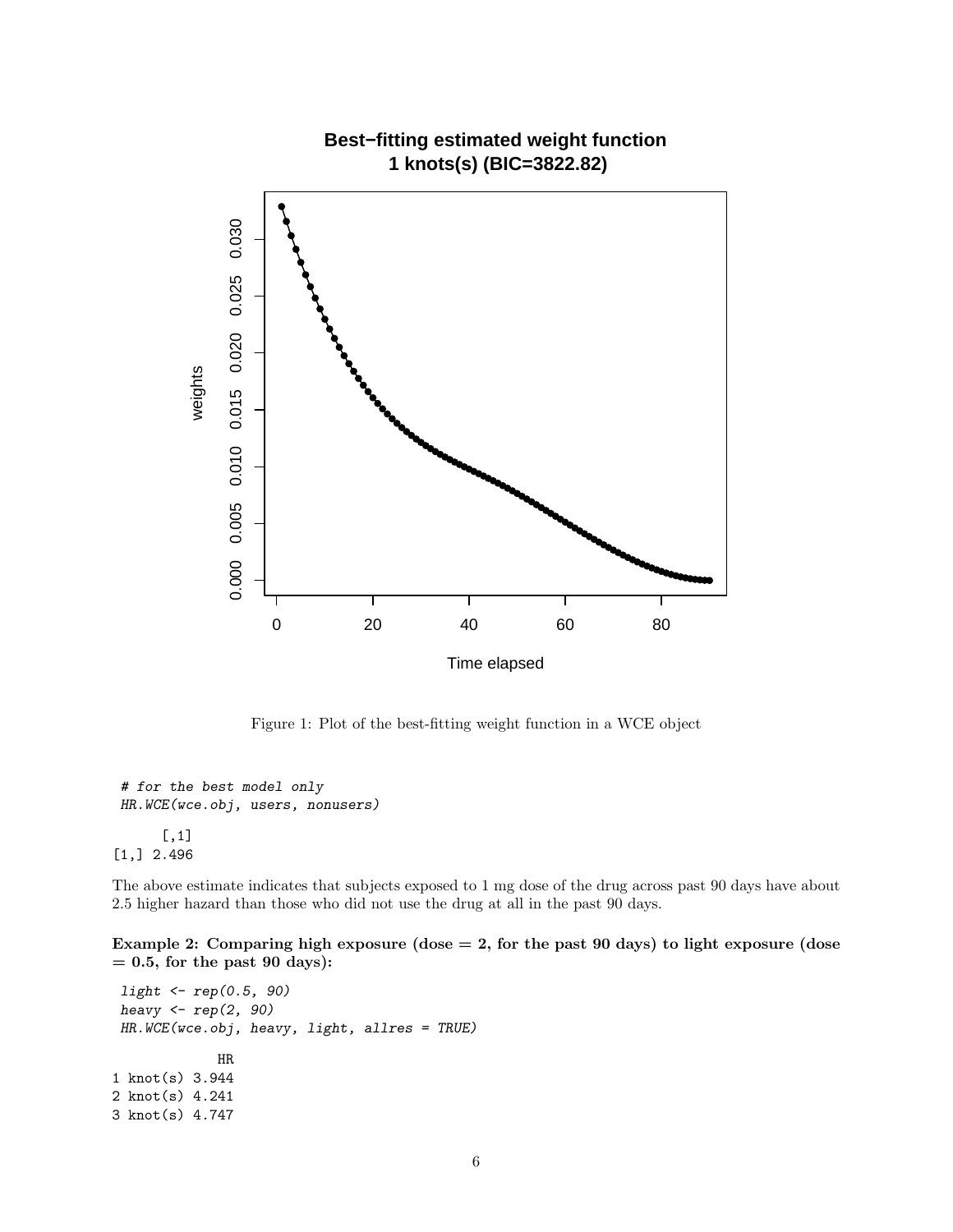

Figure 2: Plot of all of the alternative estimated weight functions (with 1 to 3 interior knots) in a WCE object

Example 3: Comparing current use (dose  $= 1$  for 30 the past days) to past use in a more distant past (dose  $= 1$  for 30 days from but 90 to 60 days ago):

```
past <- c(rep(0, 60), rep(1, 30))
current \leq c (rep(1, 30), rep(0, 60))
HR.WCE(wce.obj, current, past, allres = TRUE)
             HR
1 knot(s) 1.727
2 knot(s) 1.597
3 knot(s) 1.479
```
Example 4: Comparing different dose and timings: subject 1 (s1: dose  $= 2$  for most recent 10 days, dose  $= 0$  for 50 days (from 60 to 11 days ago), dose  $= 1$  for 30 days (from 90 to 61 days ago) versus subject 2 (s2: dose  $= 0$  for most recent 30 days, dose  $= 1.5$  for 20 days (from 50 to 31 days ago), dose  $= 0.5$  for 40 days (from 90 to 51 days ago):

 $s1 \leftarrow c(rep(2, 10), rep(0, 50), rep(1, 30))$  $s2 \leftarrow c(rep(0, 30), rep(1.5, 20), rep(0.5, 40))$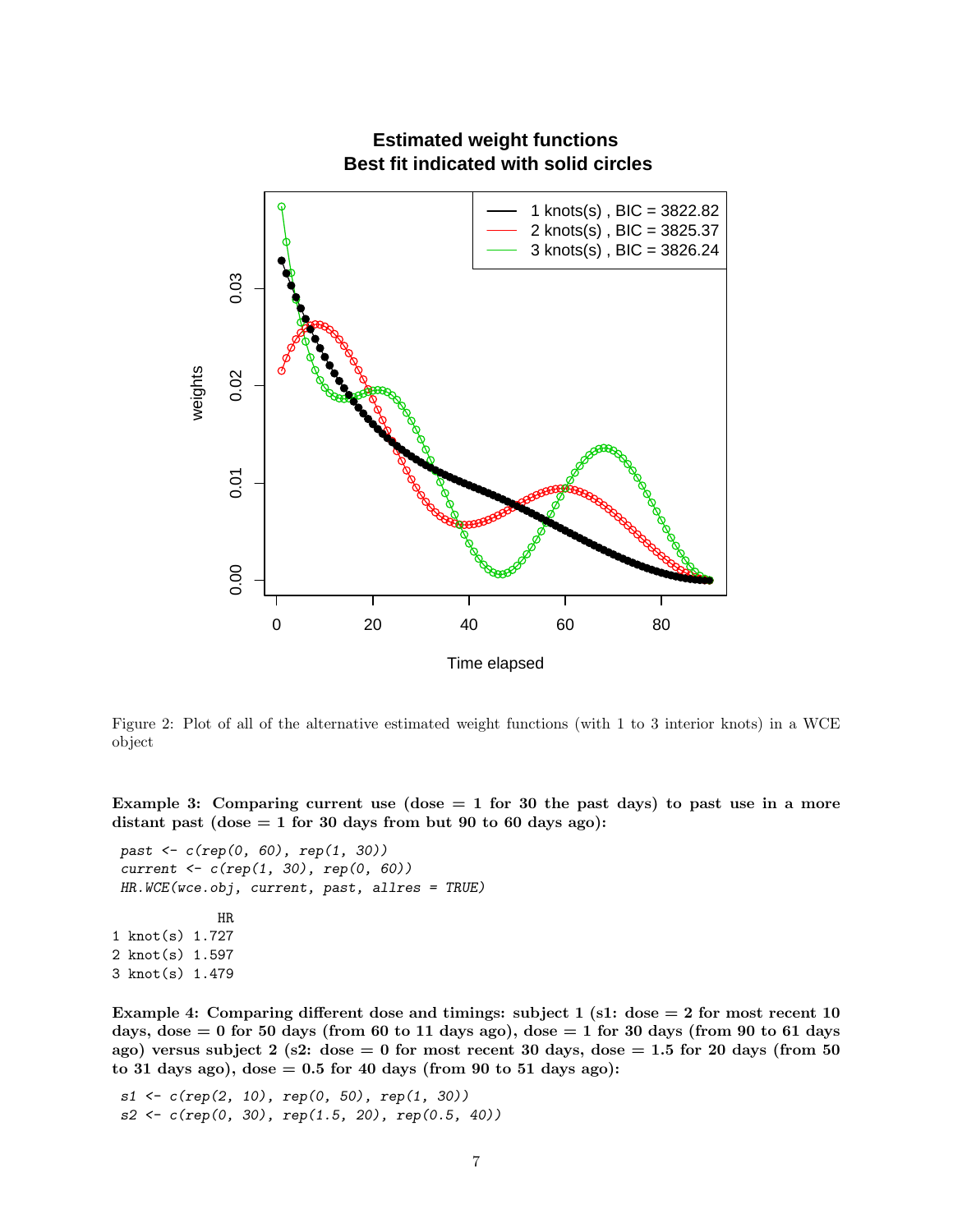$HR.WCE(we.obj, s1, s2, allres = TRUE)$ HR 1 knot(s) 1.294 2 knot(s) 1.386 3 knot(s) 1.627

### 5 Bootstrap function to obtain pointwise confidence intervals

Confidence intervals for HRs calculated in the previous section, as well as pointwise confidence bands for the estimated weight function, can be obtained via bootstrap. A simple example is given below. More sophisticated bootsrap routines may be used for optimal results.

Set the number of bootstrap resamples (set to 5 for demonstration purposes only, in actual analyses should be much higher, preferably at least 300, minimum  $B = 100$ :

 $B \le -5$ 

Obtain the list of Id for sampling:

```
ID <- unique(drugdata$Id)
```
Prepare vectors to extract estimated weight function and (if relevant) HRs for each bootstrap resample:

```
boot.WCE \leq matrix(NA, ncol = 90, nrow = B) # to store estimated weight functions
boot.HR <- rep(NA, B) # to store estimated HRs
```
Sample IDs with replacement:

```
for (i in 1:B){
   ID.resamp <- sort(sample(ID, replace=T))
  datab <- drugdata[drugdata$Id %in% ID.resamp,] # select obs. but duplicated Id are ignored
   # deal with duplicated Id and assign them new Id
   step <-1repeat {
      # select duplicated Id in ID.resamp
      ID.resamp <- ID.resamp[duplicated(ID.resamp)==TRUE]
      if (length(ID.resamp)==0) break # stop when no more duplicated Id to deal with
      # select obs. but remaining duplicated Id are ignored
      subset.dup <- drugdata[drugdata$Id %in% ID.resamp,]
     # assign new Id to duplicates
      subset.dup$Id < -subsubset.dup$Id + step * 10^-ceiling(log10(max(drugdata$Id)))# 10^ceiling(log10(max(drugdata$Id)) is the power of 10
      #above the maximum Id from original data
      datab <- rbind(datab, subset.dup)
      step <- step+1
   }
  mod \leq WCE(data = datab, analysis = "Cox", nknots = 1:3, cutoff = 90,
      constrained = "R", aic = FALSE, MatchedSet = NULL,
      id = "Id", event = "Event", start = "Start", stop = "Stop", expos = "dose",
      covariates = c("sex", "age"))
```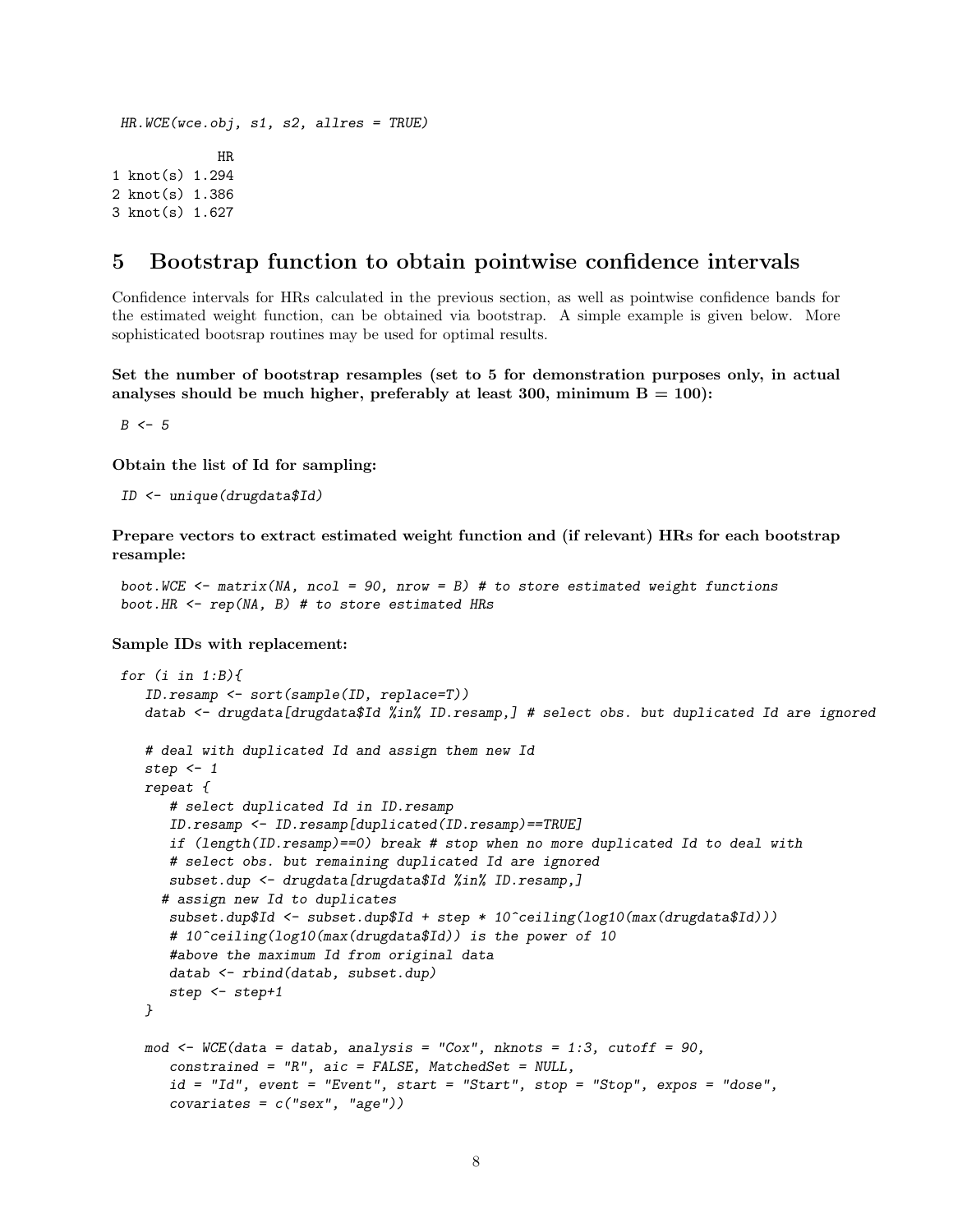```
# return best WCE estimates and corresponding HR
   best <- which.min(mod$info.criterion)
   boot.WCE[i, ] \leftarrow mod$WCEmat[best, ]boot.HR[i] <- HR.WCE(mod, rep(1,90), rep(0, 90))
}
```
Summarize bootstrap results using percentile method to obtain a 90% confidence interval:

```
# estimated weight functions
 apply(boot.WCE, 2, quantile, p = c(0.05, 0.95))
```
 $[0,1]$   $[0,2]$   $[0,3]$   $[0,4]$   $[0,5]$   $[0,6]$   $[0,7]$   $[0,8]$   $[0,9]$ 5% 0.01907 0.01889 0.01870 0.01851 0.01832 0.01798 0.01748 0.01700 0.01654 95% 0.03848 0.03671 0.03503 0.03343 0.03191 0.03046 0.02909 0.02779 0.02657  $[0,10]$   $[0,11]$   $[0,12]$   $[0,13]$   $[0,14]$   $[0,15]$   $[0,16]$   $[0,17]$   $[0,18]$ 5% 0.01610 0.01567 0.01526 0.01487 0.01444 0.01403 0.01364 0.01325 0.01282 95% 0.02541 0.02432 0.02329 0.02233 0.02142 0.02057 0.01986 0.01923 0.01865

...

[,83] [,84] [,85] [,86] [,87] [,88] [,89] [,90] 5% 0.0003246 0.0002467 0.0001788 0.0001211 7.426e-05 3.852e-05 1.432e-05 2.056e-06 95% 0.0006193 0.0004715 0.0003422 0.0002323 1.426e-04 7.411e-05 2.759e-05 3.962e-06

```
# estimated HR
quantile(boot.HR, p = c(0.05, 0.95))
```
5% 95% 1.991 2.895

## 6 Other methods of interest

Finally, the following three methods may be useful to extract several parameters from a WCE object. First, the coef method can be used to obtain the estimated regression coefficients for models estimated by the WCE routine. It provides both the coefficients of the so-called artificial time-dependent variables D in Sylvestre and Abrahamowicz (2009), as well as the estimated coefficients for the covariates (if any).

```
coef.WCE(wce.obj)
```
\$WCEest

D1 D2 D3 1 knots(s) 0.03565 0.012925 0.01089 NA NA 2 knots(s) 0.01827 0.037901 -0.00639 0.01777 NA 3 knots(s) 0.04713 0.008394 0.03360 -0.01411 0.02696

```
$covariates
```
sex age 1 knot(s) 0.6805 0.01144 2 knot(s) 0.6844 0.01144 3 knot(s) 0.6901 0.01151

Similarly, the vcov method returns the variance-covariance matrix of the estimated regression coefficients:

vcov.WCE(wce.obj)